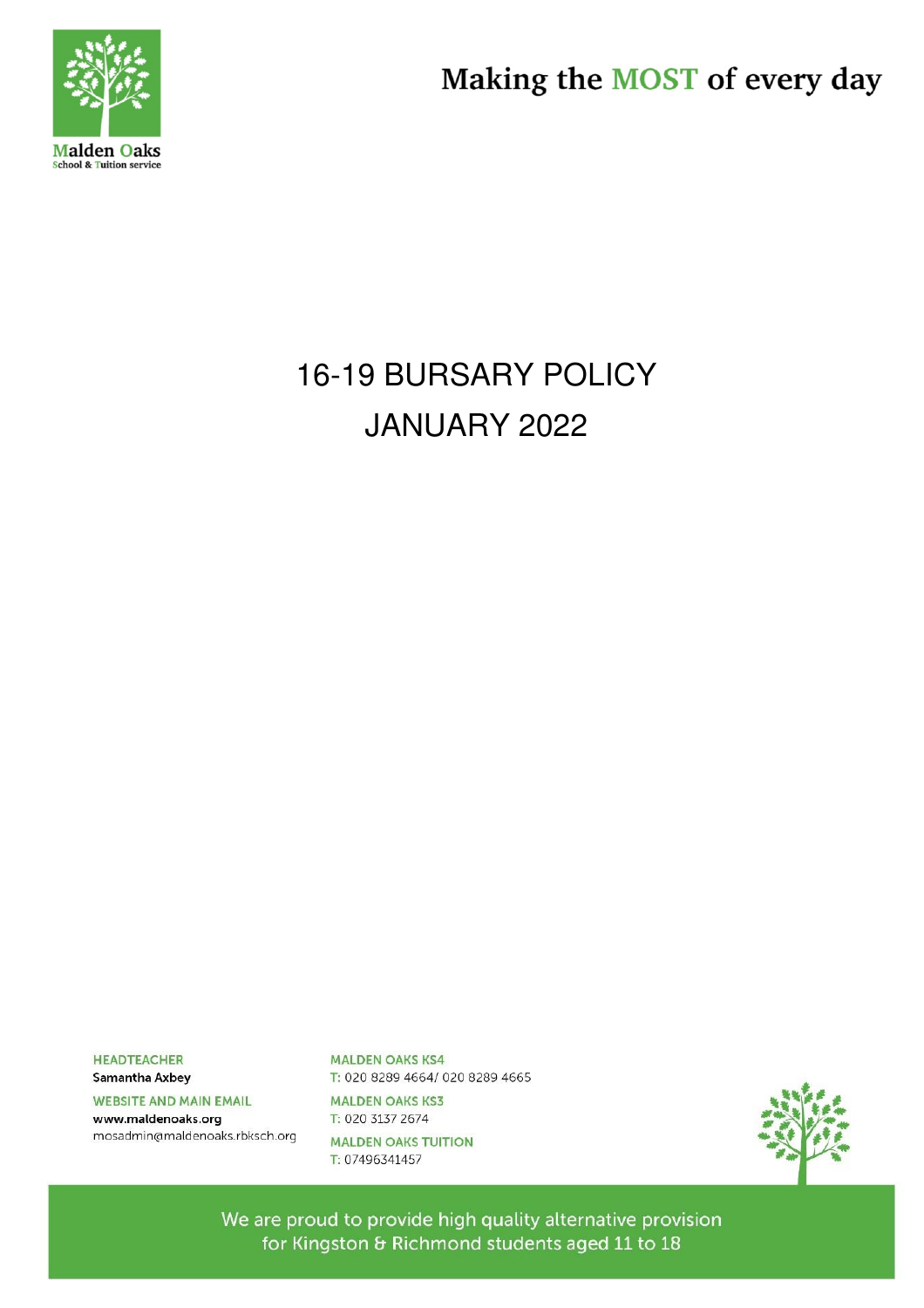## Making the MOST of every day



### **Introduction**

The 16-19 Bursary has been set up by the Government to support students continue in full time education. The fund is designed to help those who are facing obstacles to completing education, overcome them and we welcome applications from all students or parents on their behalf. All applications will be considered in strictest confidence. Support for each student can be up to £1200 dependent upon need.

### **Who is eligible?**

To apply you must fit the following criteria;

- 1. Aged over 16 and under 19 as at 31<sup>st</sup> August 2021 for this school year
	- a. If you're over 19;
		- i. An application can still be made if continuing the same course started between 16-18 or;
		- ii. Have an EHCP
- 2. Be a UK resident or registered asylum seeker
- 3. Either;
	- a. Be a vulnerable student, i.e.;
		- i. Those in care
		- ii. A care leaver
		- iii. Get one of the following benefits in your name;
			- 1. Income Support
			- 2. Universal Credit
			- 3. Disability Living Allowance
			- 4. Personal Independence Payments
			- 5. Employment and Support Allowance
	- b. Have household income below £25,000 or are experiencing financial difficulties
- 4. Need the funds for educational purposes

What can the funds be spent on?

#### **HEADTEACHER**

Samantha Axbey

#### **WEBSITE AND MAIN EMAIL**

www.maldenoaks.org mosadmin@maldenoaks.rbksch.org **MALDEN OAKS KS4** T: 020 8289 4664/ 020 8289 4665

**MALDEN OAKS KS3** T: 020 3137 2674 **MALDEN OAKS TUITION** T: 07496341457

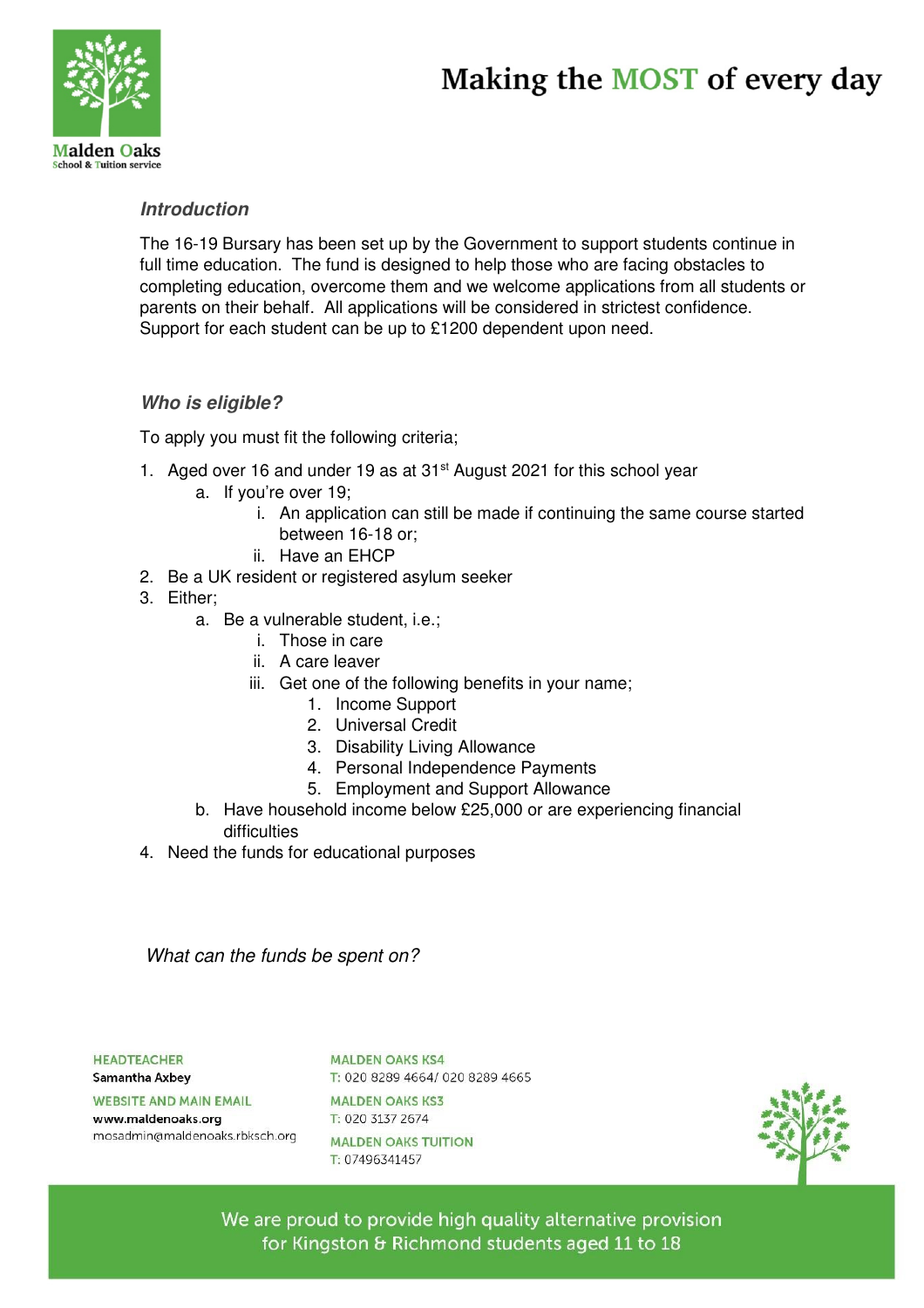## Making the MOST of every day



While not an exhaustive list, some ideas on what you could apply for support for funding with;

Travel card or Bus pass ASchool books A Educational Trips

**Meals** 

### What evidence is required?

If you are classed as vulnerable you may not need to supply evidence, this will be reviewed upon receipt of your application.

For those with a household income of less than £25,000 the following letters may be used as supporting evidence;

- Income Support benefit
- Jobseekers Allowance
- Child Tax Credit
- Universal Credit
- Pension Guarantee
- Employment and Support Allowance
- Support under the Immigration and Asylum act

Other factors may also be considered such as number of siblings or dependents within the family, distance to school and actual participation costs of a course. Further evidence may be requested subject to this review.

For those who are experiencing financial difficulties please complete the form and provide an outline of what hardships are being faced. All reasonable requests will be considered.

### Receipt of the bursary

Depending on the nature of the request, any bursary granted will be made in kind. For example If support is granted for assistance with transportation costs, a travel card or bus pass could be issued. If for reading books, the books will be purchased and given to the student. If a cash award is made then it must be paid to a bank account in the students own name. Other recipients will be considered for exceptional reasons. Fulfilling the bursary and the nature of the support will be at Malden Oaks discretion.

**HEADTFACHER** 

Samantha Axbey

**WEBSITE AND MAIN EMAIL** 

www.maldenoaks.org mosadmin@maldenoaks.rbksch.org

**MALDEN OAKS KS4** T: 020 8289 4664/ 020 8289 4665

**MALDEN OAKS KS3** T: 020 3137 2674 **MALDEN OAKS TUITION** T: 07496341457